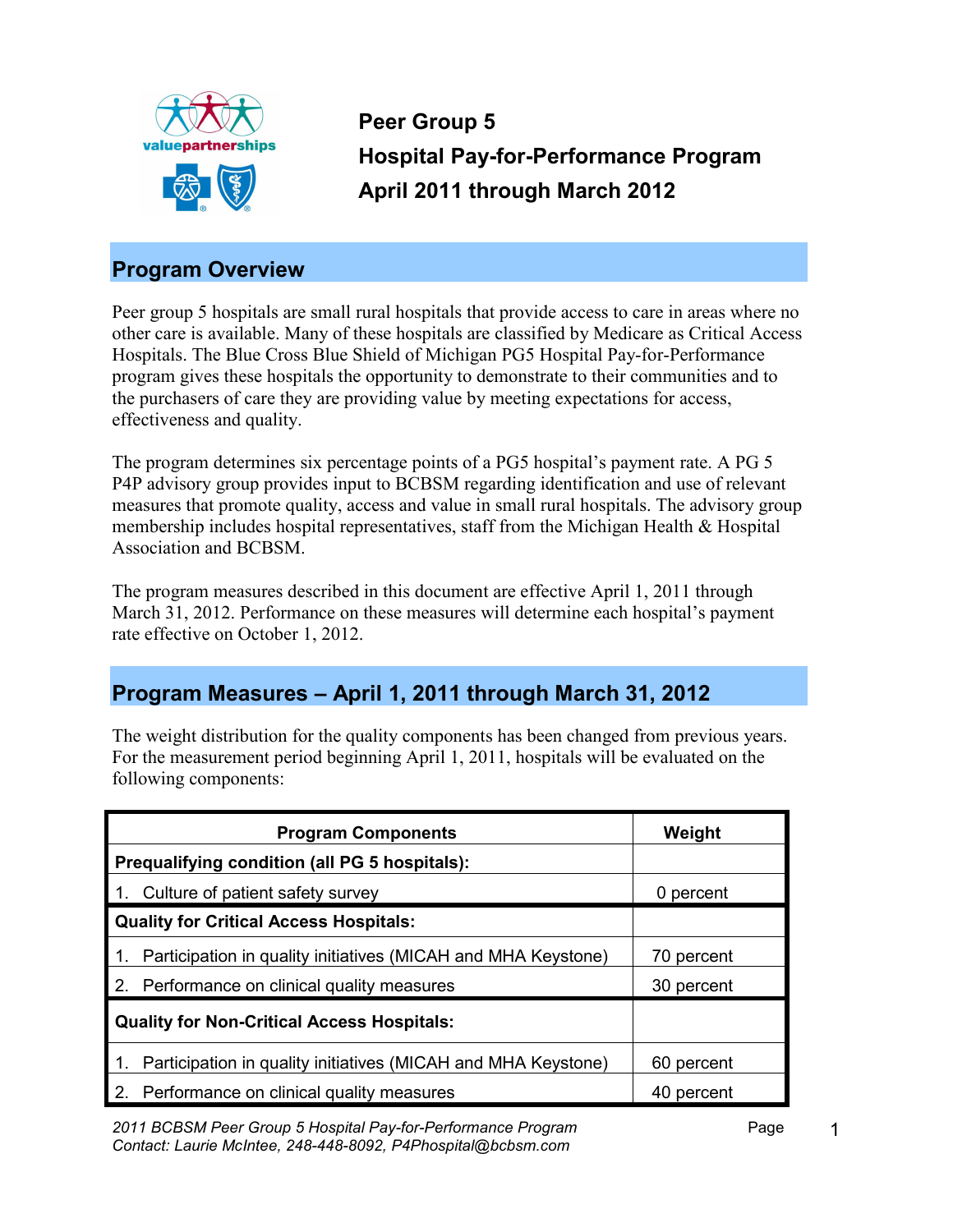# **Prequalifying Condition**

Hospitals must meet the following prequalifying condition to be eligible to participate in the P4P program:

PG5 hospitals must conduct a hospital-wide patient safety assessment survey at least once every two years. There are two eligible surveys:

- v Hospital Survey on Patient Safety Culture (HSOPSC)
- v Safety Assessment Questionnaire (SAQ)

The survey can be assessed by a vendor, via an online assessment tool or a via hospital selfassessment process. However, the assessment process *must* provide guidance for improvements in patient safety culture.

Hospitals will be asked to submit an attestation to BCBSM verifying they have met this prequalifying condition. The form has been revised to allow hospitals to provide more information on the results of the patient safety assessment. The form will be sent to the hospital's CEO following the end of the PG 5 P4P program period for submission by June 2012. A copy of the form is included in appendix A for hospital's P4P representatives to review.

# **Quality – Critical Access Hospitals**

Critical Access Hospitals that meet the above pre-qualifying condition will earn a P4P score based on the following two components:

- $\cdot$  Participation in selected quality initiatives (70 percent)
- $\triangle$  Performance on clinical quality measures (30 percent)

#### **Participation in Quality Initiatives**

Critical Access Hospitals must participate in the MICAH Quality Network and at least one of the following Keystone Initiatives, if eligible:

- $\triangleright$  Hospital-Associated Infection (HAI)
- $\triangleright$  Surgery
- Michigan State Action on Avoidable Rehospitalization (MISTAAR)\*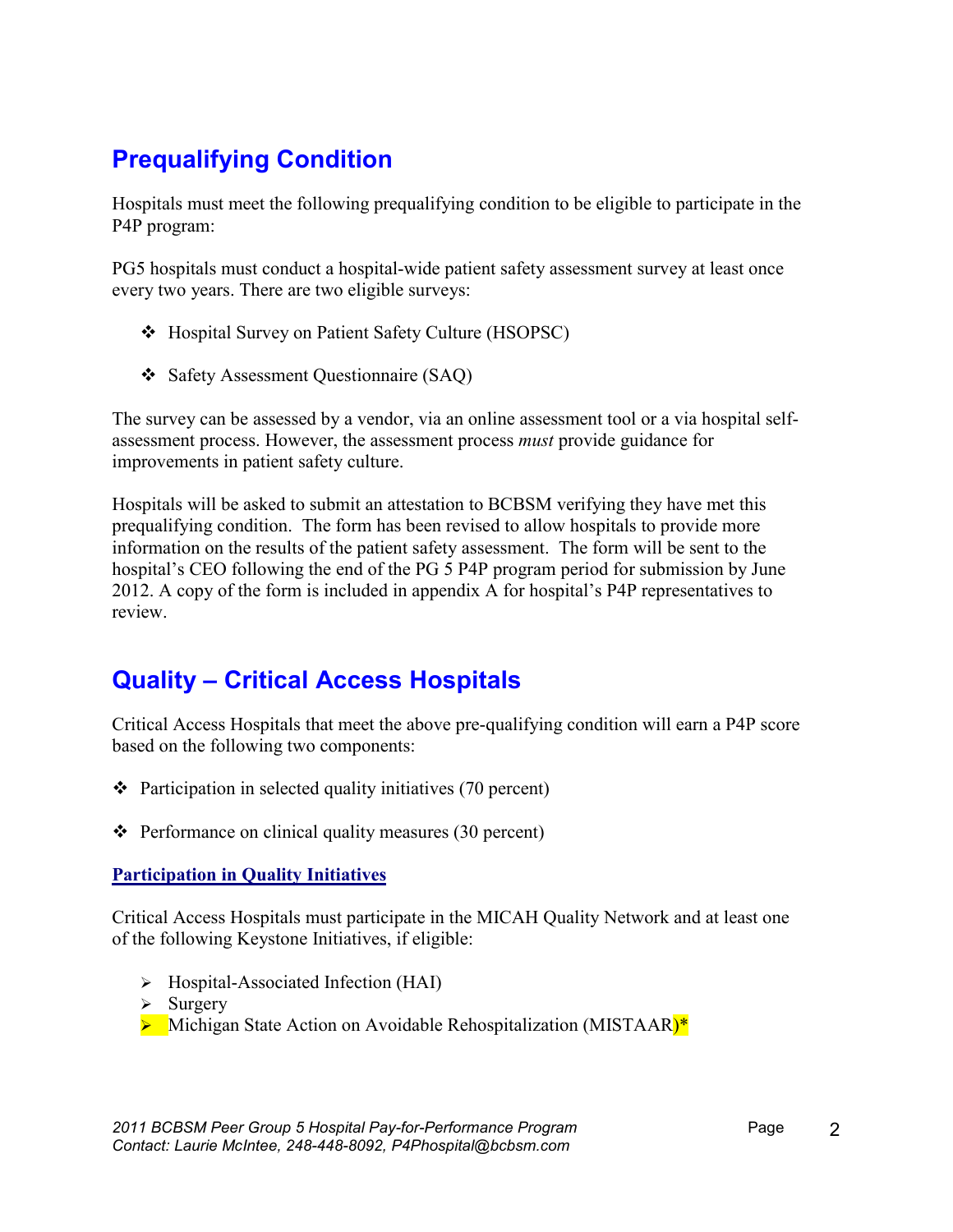BCBSM is offering the hospitals the opportunity to select which Keystone initiative they would want to participate in as oppose to mandating one in particular. BCBSM has added MISTAAR as a new Keystone Initiative this year. In addition, we are not limiting the number of initiatives a hospital may select. The weight of the participant component will be distributed equally among the hospitals participation in the quality initiatives. Weight distribution is shown in the table below:

| <b>Number of Quality Initiatives</b><br>Weights |               |
|-------------------------------------------------|---------------|
|                                                 | 70.0%         |
|                                                 | 35.0% each    |
|                                                 | 23.3% each    |
|                                                 | $17.5\%$ each |

Hospitals eligible to participate in the MHA Keystone Initiatives are listed in appendix B. Please contact MHA Keystone at (517) 886-8362 for more information.

Active participation in these initiatives means the hospital is submitting data within required timeframes, participating in the collaborative aspects of the initiative and implementing related quality improvement interventions within the hospital. Hospital compliance with this measure will be determined by the coordinators of the initiative (that is, MICAH or MHA Keystone).

\* Note: If you are not eligible for HAI or Surgery initiatives, your hospital will not be mandated to participate in MISTAAR

### **Performance on Specific Clinical Quality Indicators**

The remaining 30 percent of the hospital's P4P score is earned by its performance on specific clinical quality indicators.

Starting April 1, 2011 is the perfect care scoring methodology for the ER transfer indicator. This new methodology evaluates a hospital's ability to meet the requirements for all applicable measures within the indicator for each patient. If one or more of the measures is not met and the measure was not contraindicated the hospital will not receive credit for that patient. Critical access hospitals are expected to report data to Core Options™ using standardized protocols.

| <b>Indicators</b>                                                | Weight  |
|------------------------------------------------------------------|---------|
| $OP - 4a$ Aspirin at arrival – overall (AMI and chest pain)      | 7.5%    |
| $OP - 5a$ Median time to $ECG - overall$ (AMI and chest pain)    | $7.5\%$ |
| ER Transfer Perfect Care Indicator                               |         |
| $\triangleright$ TRO-1 Reason for transfer documented            |         |
| $\triangleright$ TRO-2 Receiving hospital documented             | 15%     |
| $\triangleright$ TRO-3 Receiving physician documented            |         |
| $\triangleright$ TRO-4 Patient's risk(s) for transfer documented |         |
|                                                                  |         |

Critical access hospitals will be scored on their performance on the following indicators:

*2011 BCBSM Peer Group 5 Hospital Pay-for-Performance Program* Page *Contact: Laurie McIntee, 248-448-8092, P4Phospital@bcbsm.com*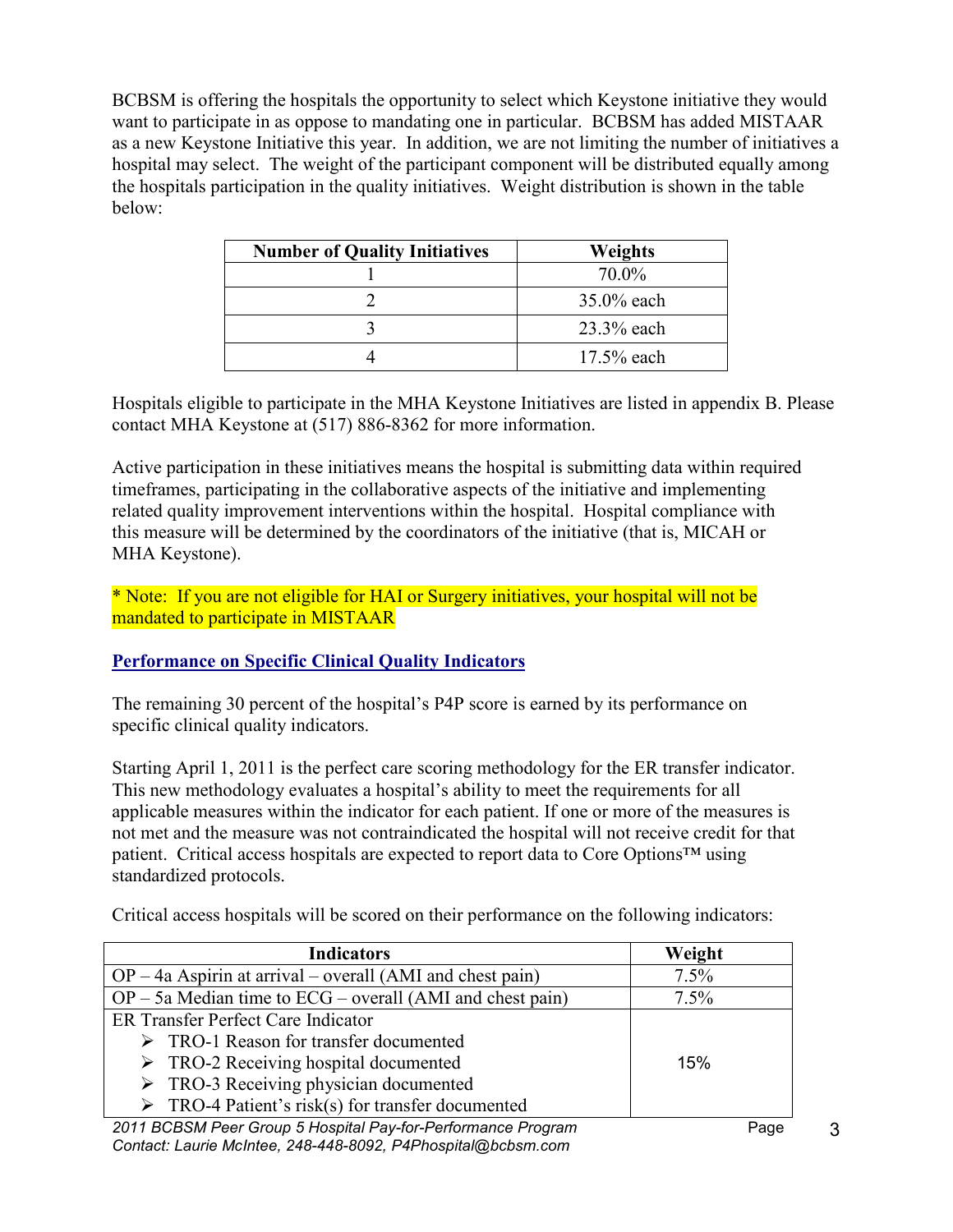- Ø TRO-5 Patient's stability documented
- $\triangleright$  TRO-6 Patient's vital signs taken within 15 minutes
- $\triangleright$  TRO-7 Patient's benefit(s) documented

# **Quality – Non-Critical Access Hospitals**

Non-Critical Access Hospitals that meet the above pre-qualifying condition will earn a P4P score based on the following two components:

- $\cdot$  Participation in selected quality initiatives (60 percent)
- $\div$  Performance on clinical quality measures (40 percent)

### **Participation Quality Initiatives**

Non-Critical Access Hospitals must participate in the MICAH Quality Network or Hospital-Associated Infection (HAI) and at least one of the following Keystone Initiatives, if eligible:

- $\triangleright$  Surgery
- Ø Michigan State Action on Avoidable Rehospitalization (MISTAAR)

BCBSM is offering the hospitals the opportunity to select which Keystone initiative they would want to participate in as oppose to mandating one in particular. BCBSM has added MISTAAR as a new Keystone Initiative this year. In addition, we are not limiting the number of initiatives a hospital may select. The weight of the participant component will be distributed equally among the hospitals participation in the quality initiatives. Weight distribution is shown in the table below:

| <b>Selected Quality Initiatives</b> | <b>Weights</b> |
|-------------------------------------|----------------|
|                                     | $60.0\%$       |
|                                     | $30.0\%$ each  |
|                                     | $20.0\%$ each  |
|                                     | 15.0% each     |

Hospitals eligible to participate in the MHA Keystone Initiatives are listed in appendix B. Please contact MHA Keystone at (517) 886-8362 for more information.

Active participation in these initiatives means the hospital is submitting data within required timeframes, participating in the collaborative aspects of the initiative and implementing related quality improvement interventions within the hospital. Hospital compliance with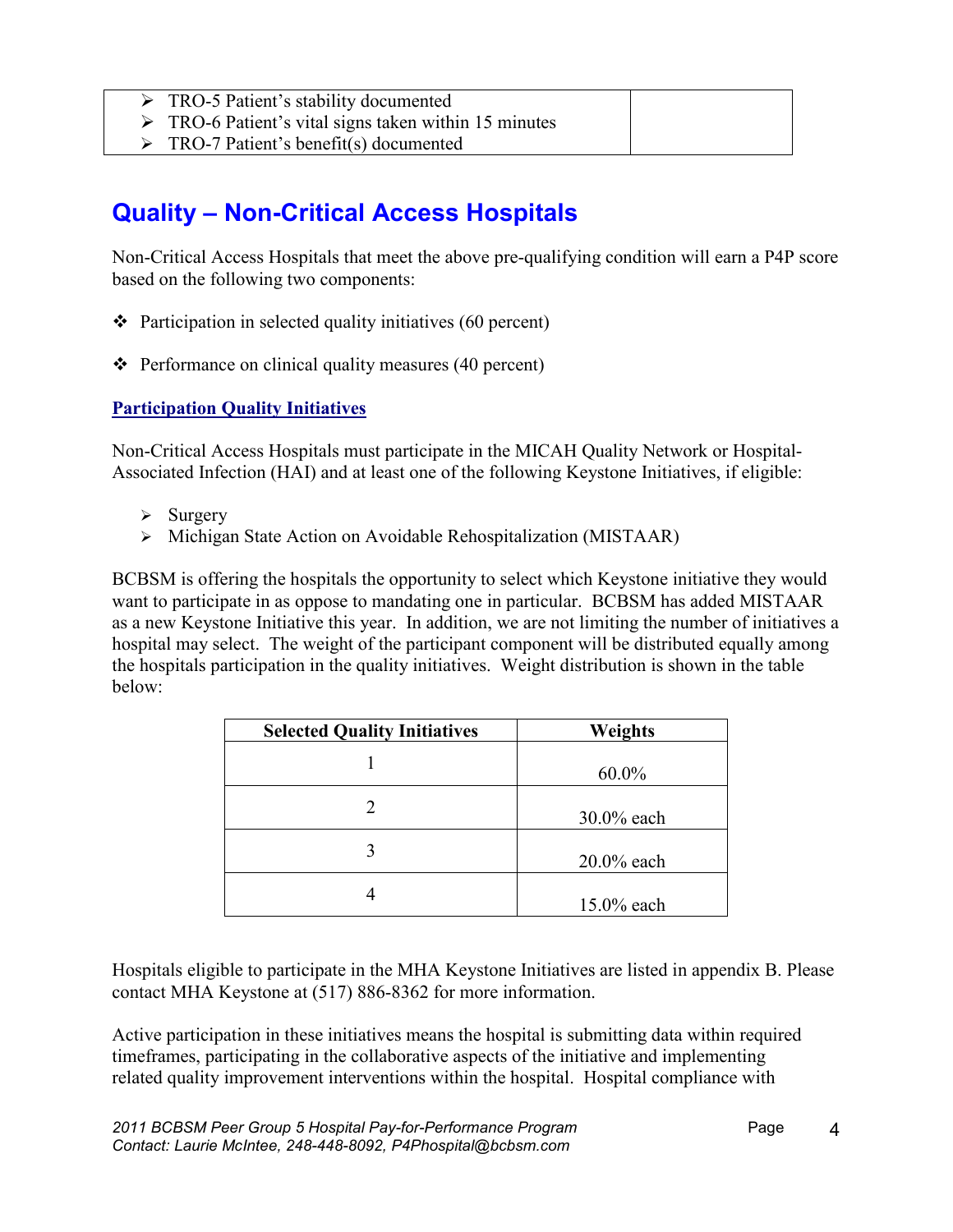this measure will be determined by the coordinators of the initiative (that is, MICAH or MHA Keystone).

### **Performance on Specific Clinical Quality Indicators**

The remaining 40 percent of the hospital's P4P score is earned by its performance on specific clinical quality indicators.

The following two heart failure measures were eliminated from the program leaving just one measure in the heart failure indicator:

- $\triangleright$  HF1 discharge instructions
- $\triangleright$  HF2 Assessment of left ventricular function

The decision to remove these measures was based on the research stated in the June 2010 *New England Journal of Medicine* titled 'Using Measurement to Promote Quality Improvement'. The research concluded these measures did not meet accountability criteria focusing explicitly on maximizing health benefits to patients.

Non-critical access hospitals will be scored on their performance on the following indicators:

| <b>Indicators</b>                                                                                                      | Weight |
|------------------------------------------------------------------------------------------------------------------------|--------|
| OP - 4a* Aspirin at arrival -overall (AMI and chest pain)                                                              | 6%     |
| $OP - 5a$ Median time to $ECG - overall$ (AMI and chest pain)                                                          | 6%     |
| Acute myocardial infarction*:                                                                                          |        |
| $\triangleright$ Aspirin at arrival (AMI-1)                                                                            |        |
| Aspirin prescribed at discharge (AMI-2)                                                                                |        |
| Angiotensin converting enzyme inhibitors or angiotensin<br>➤<br>receptor blockers for LVSD (AMI-3)                     | 10%    |
| $\triangleright$ Beta blocker prescribed at discharge (AMI-5)                                                          |        |
| Heart Failure* - Left ventricular ejection fraction less than 40<br>percent prescribed ACEI or ARB at discharge (HF-3) | 6%     |
| Pneumonia* - Initial antibiotic selection (for non-ICU patients)<br>consistent with current recommendations (PN-6b)    | 6%     |
| Pneumonia* - Pneumococcal vaccine (screening or<br>administration) prior to discharge (PN-2)                           | 6%     |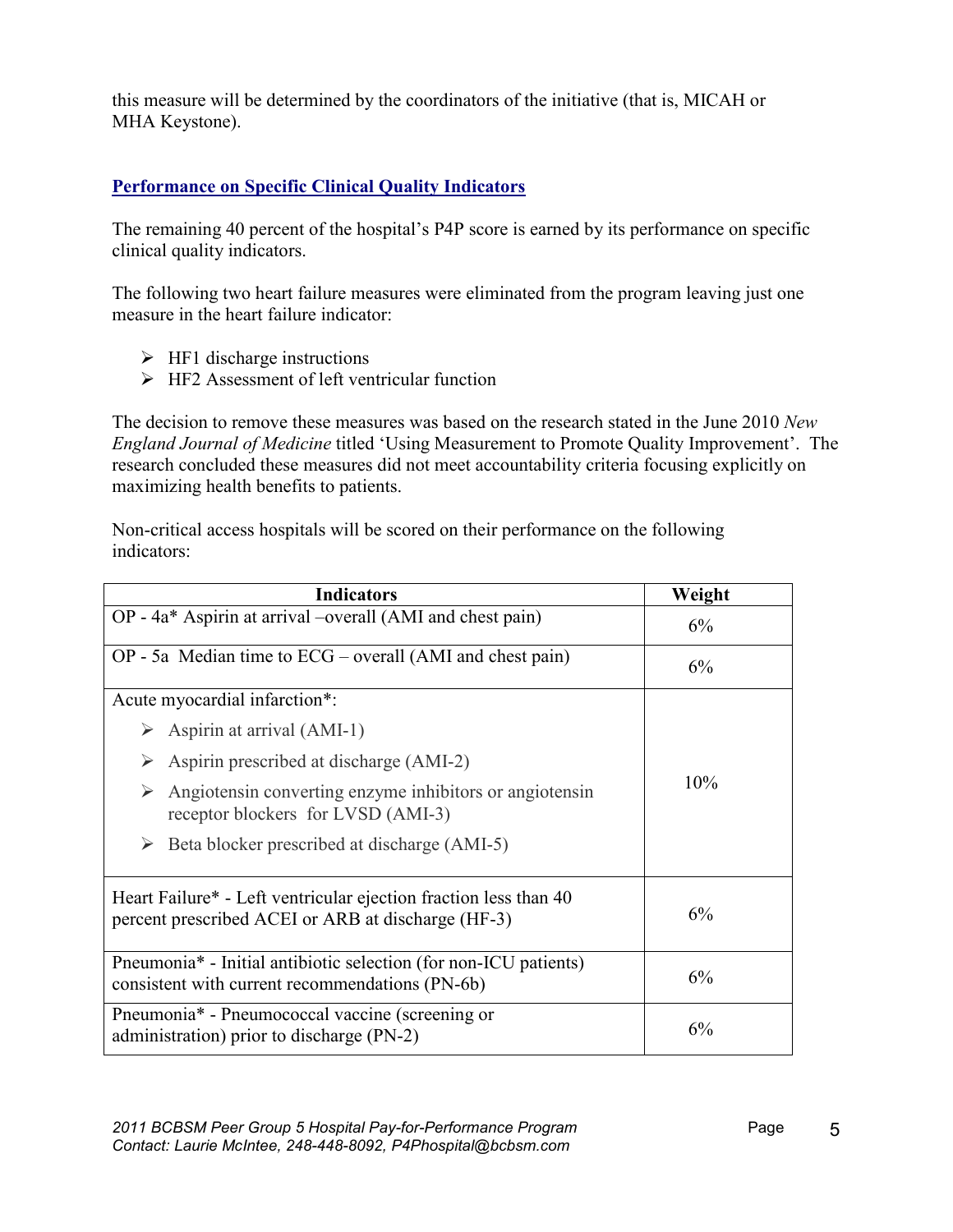\* A hospital will only be scored individually on a measure if it has at least 20 cases for that measure. Hospitals with less than 20 cases will not be eligible for the indicator and weight will be distributed equally among the other indicators.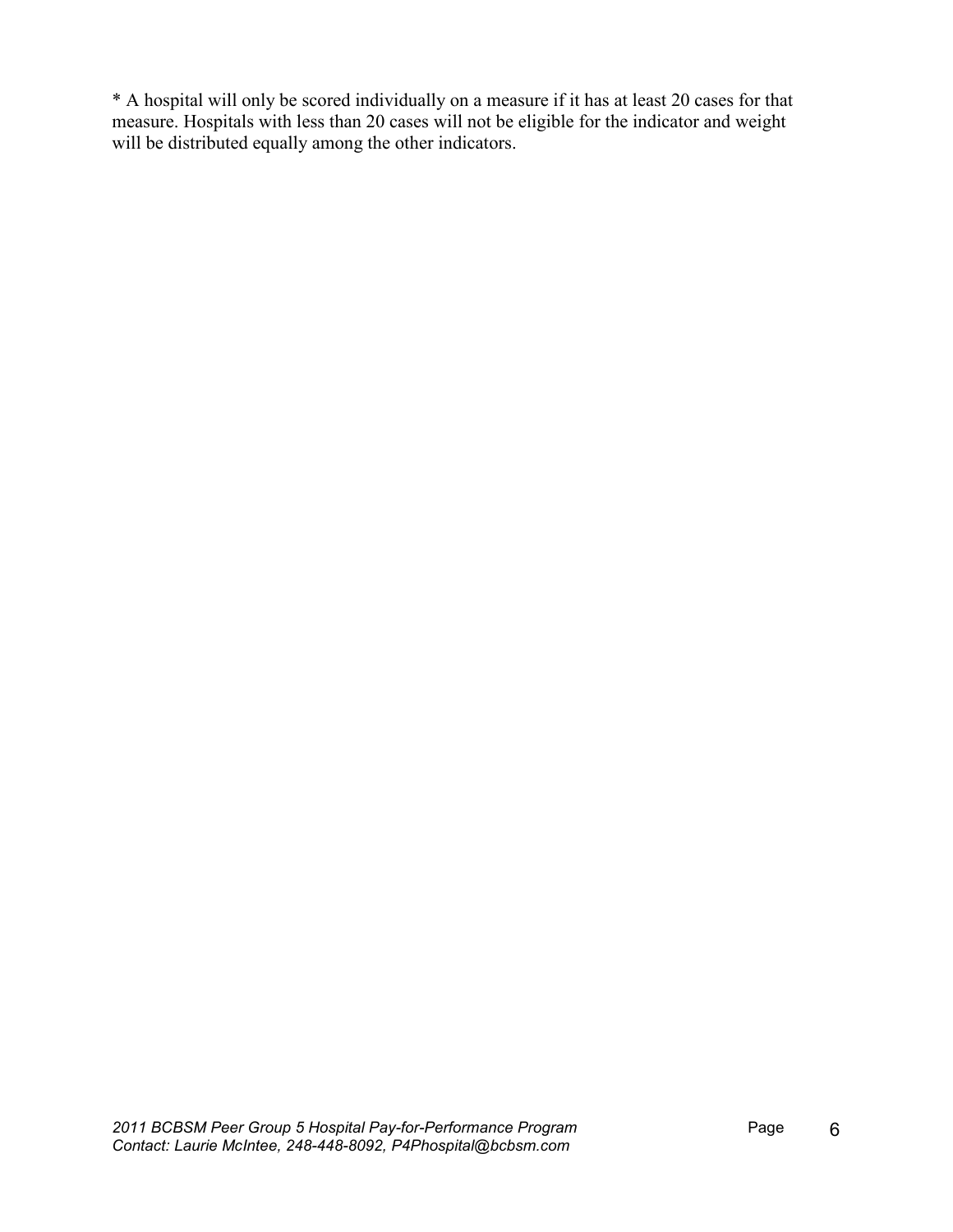## **Performance Thresholds**

Hospitals will be scored on the above quality indicators by comparing performance against a threshold. The thresholds are determined with input from hospitals and are based primarily on the prior year's performance. BCBSM encourages the threshold to be set higher every year; however, thresholds will not be set above 95%. These thresholds will be communicated to hospitals as soon as they are available.

Since the outpatient indicators were new for reporting period April 1, 2010 – March 31, 2011, hospitals only had to report on them to receive 100% scores for both indicators. At the November 2010 Advisory Group meeting, Core Options™ shared the April 1, 2010 through June 30, 2010 data from all the hospitals (blinded) and the numbers reported had very wide ranges. This is common for new measures because it takes time to establish processes and figure out appropriate cases for the numerator and denominator.

Core Options™ will have one or two more quarters by the time the Scoring Committee meets to determine thresholds for the April 1, 2011 through March 31, 2012 program period. Based on the additional information provided by Core Options™, the Scoring Committee will determine how best to set the performance requirements for these outpatient measures. Possibilities may include, but are not limited to, the following:

- $\triangleright$  Setting thresholds hospital wide
- $\triangleright$  Requiring individual hospital to improve on their previous year score
- $\triangleright$  Extending another year of reporting only

In addition, the Scoring Committee will determine an appropriate threshold range for the new CAH ER Transfer Perfect Care Indicator. The threshold will change from the previous reporting period to account to the new 'perfect care' methodology.

BCBSM will communicate P4P payment rates to hospitals by July 31, 2012.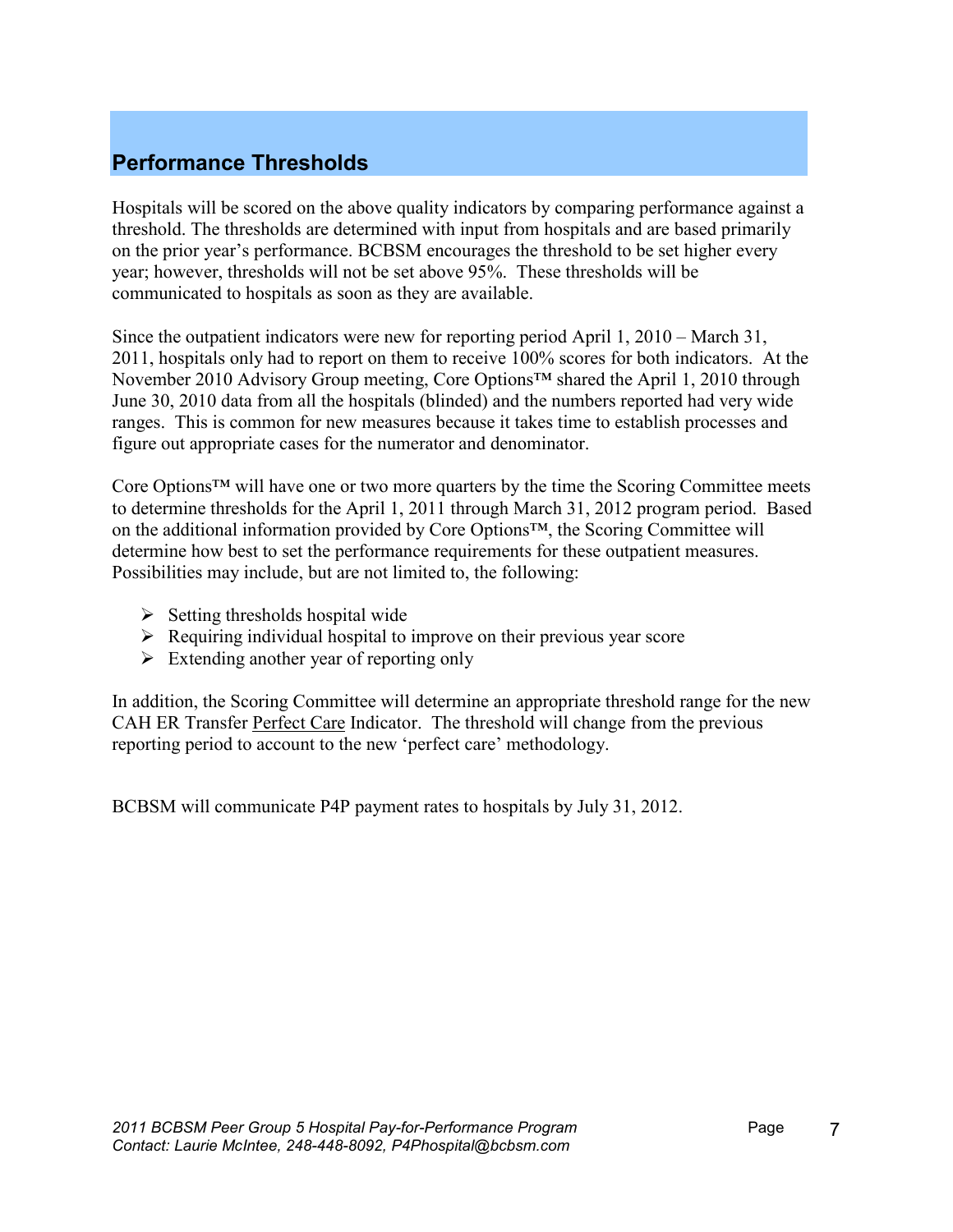#### V

#### **BCBSM Peer Group 5 Pay-for-Performance Program CEO/President Attestation Form 4/1/2011 – 3/31/2012 P4P Year (Due June 1, 2012)**

**I certify that I have reviewed the information being sent to BCBSM for Peer Group 5 Payfor-Performance Program, and it is true to the best of my knowledge. This includes documentation for the components listed below:** 

#### v **Clinical Measures**

#### v **Culture of Safety Assessment**

- $\triangleright$  We conducted a hospital-wide cultural assessment of patient safety during 4/2010 3/2012, using a validated assessment program designed. Please indicate **survey Tool** Used
	- $\Box$  Hospital Survey on Patient Safety Culture (HSOPSC)
	- Safety Attitudes Questionnaire (SAQ)
- $\triangleright$  The survey was completed on this date:
- $\triangleright$  The results of this assessment will be used to guide improvements in patient safety as noted below:

Identify specific area(s) where the assessment indicated improvement is needed.

Summary of activities your hospital will implement to address the areas noted above.

\_\_\_\_\_\_\_\_\_\_\_\_\_\_\_\_\_\_\_\_\_\_\_\_\_\_\_\_\_\_\_\_\_\_\_\_\_\_\_\_\_\_\_\_\_\_ \_\_\_\_\_\_\_\_\_\_\_\_\_\_\_\_\_\_\_\_\_

\_\_\_\_\_\_\_\_\_\_\_\_\_\_\_\_\_\_\_\_\_\_\_\_\_\_\_\_\_\_\_\_\_\_\_\_\_\_\_ \_\_\_\_\_\_\_\_\_\_\_\_\_\_\_\_\_\_\_\_\_\_\_\_\_\_\_\_\_\_\_\_\_\_\_\_\_\_\_\_\_\_\_

\_\_\_\_\_\_\_\_\_\_\_\_\_\_\_\_\_\_\_\_\_\_\_\_\_\_\_\_\_\_\_\_\_\_\_\_\_\_\_\_\_\_\_\_\_\_\_\_\_\_\_\_\_ Printed name of President/Chief Executive Officer (CEO)

Signature of President/CEO Date

Hospital Name Facility Code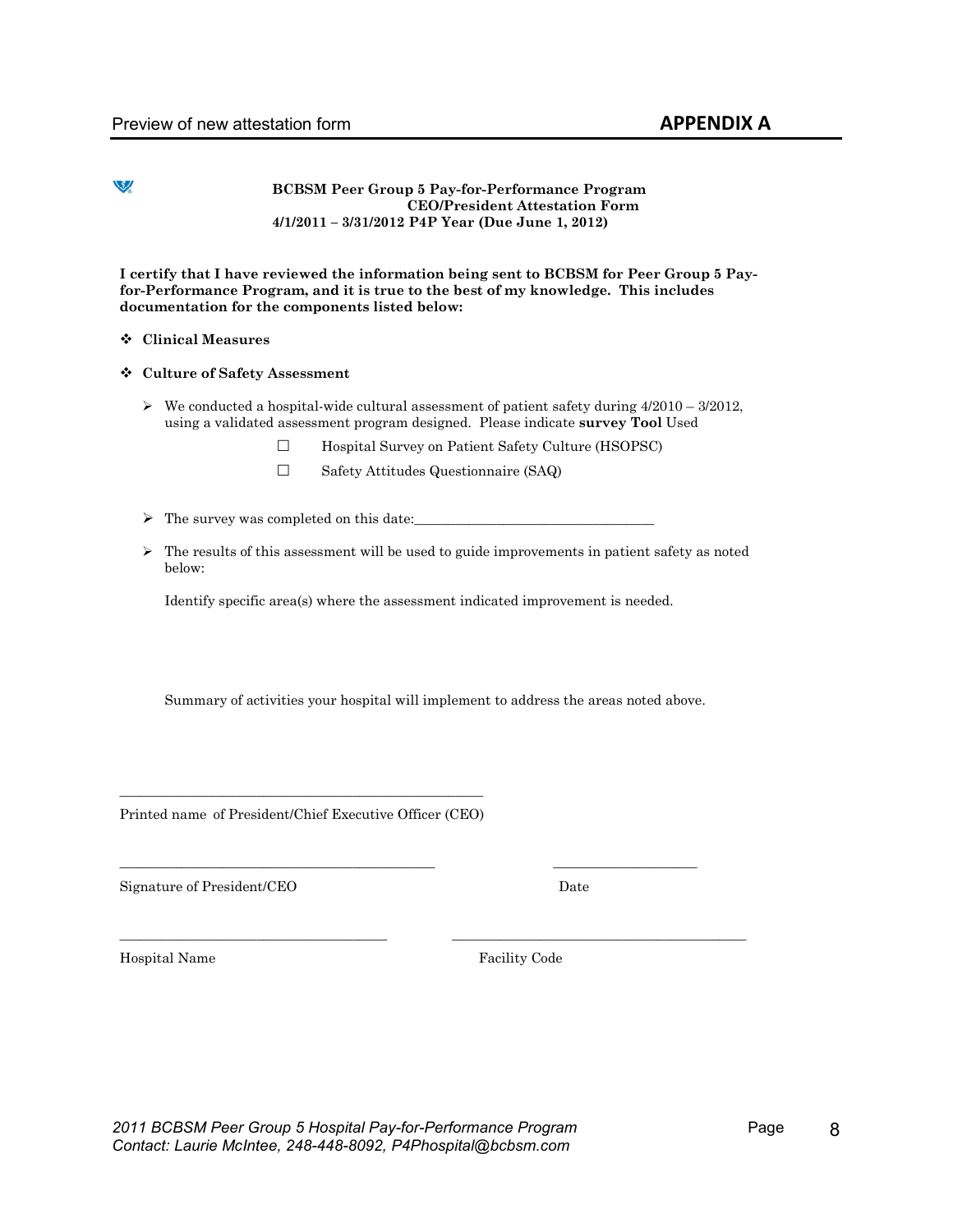The table below provides the eligibility for the PG5 hospitals Quality Initiatives. All hospitals are eligible to participate with MICAH. The eligibility for Keystone HAI and Surgery initiatives is from the *MHA Keystone 2009 Annual Report*. MISTAAR eligibility status has not been attained at this time. If your hospital is going to participate with MISTAAR, please let Laurie McIntee know at email address [lmcintee@bcbsm.com](mailto:lmcintee@bcbsm.com). In addition, if your hospital's status has changed from the information provided below, please contact Keystone to get the information corrected. Also, send your updated information to [lmcitnee@bcbsm.com](mailto:lmcitnee@bcbsm.com).

| <b>Keystone</b><br><b>Keystone</b><br><b>MICAH</b><br><b>Hospital</b><br><b>Provider</b><br><b>HAI</b><br><b>Surgery</b><br>Code | <b>MISTAAR</b> |
|----------------------------------------------------------------------------------------------------------------------------------|----------------|
| 00117<br>Allegan General Hospital<br>no<br>yes<br>yes                                                                            |                |
| 00108<br>Aspirus Keweenaw Hospital<br>yes<br>ves<br>ves                                                                          |                |
| 00151<br>Aspirus Ontonagon Hospital<br>yes                                                                                       |                |
| 00204<br><b>Baraga County Memorial Hospital</b><br>yes<br>no<br>yes                                                              |                |
| 00186<br><b>Bell Memorial Hospital</b><br>yes<br>no<br>yes                                                                       |                |
| Borgess-Lee Memorial Hospital<br>00038<br>yes<br>yes<br>no                                                                       |                |
| 00139<br><b>Bronson LakeView Hospital</b><br>yes<br>yes<br>yes                                                                   |                |
| 00092<br><b>Caro Community Hospital</b><br>yes<br>no<br>yes                                                                      |                |
| 00095<br>Charlevoix Area Hospital<br>yes<br>no<br>yes                                                                            |                |
| 00201<br><b>Deckerville Community Hospital</b><br>yes                                                                            |                |
| 00197<br><b>Eaton Rapids Medical Center</b><br>yes<br>yes<br>yes                                                                 |                |
| 00050<br><b>Grand View Hospital</b><br>yes<br>yes<br>yes                                                                         |                |
| Harbor Beach Community Hospital Inc<br>00239<br>yes<br>yes<br>no                                                                 |                |
| 00270<br>Hayes Green Beach Memorial Hospital<br>yes<br>no<br>yes                                                                 |                |
| 00282<br>Helen Newberry Joy Hospital<br>yes<br>yes<br>no                                                                         |                |
| 00085<br><b>Herrick Medical Center</b><br>yes<br>yes<br>yes                                                                      |                |
| 00256<br>Hills & Dales General Hospital<br>yes<br>no<br>no                                                                       |                |
| 00211<br>Kalkaska Memorial Health Center<br>yes<br>ves<br>no                                                                     |                |
| 00223<br><b>Mackinac Straits Hospital</b><br>yes                                                                                 |                |
| 00055<br>Marlette Regional Hospital<br>yes<br>no<br>yes                                                                          |                |
| 00288<br>McKenzie Memorial Hospital<br>yes<br>no<br>yes                                                                          |                |
| Mercy Health Partners Lakeshore<br>00111<br>Campus<br>no<br>yes<br>no                                                            |                |
| 00128<br>MidMichigan Medical Center-Gladwin**<br>yes<br>ves<br>yes                                                               |                |
| 00103<br><b>Munising Memorial Hospital</b><br>yes<br>no<br>yes                                                                   |                |
| Nortstar Health Systems (f/n/a Iron<br>00251                                                                                     |                |
| <b>County Community Hospital)</b><br>yes<br>no<br>yes<br>00149<br>Paul Oliver Memorial Hospital<br>yes                           |                |

**Eligibility (yes or no)**